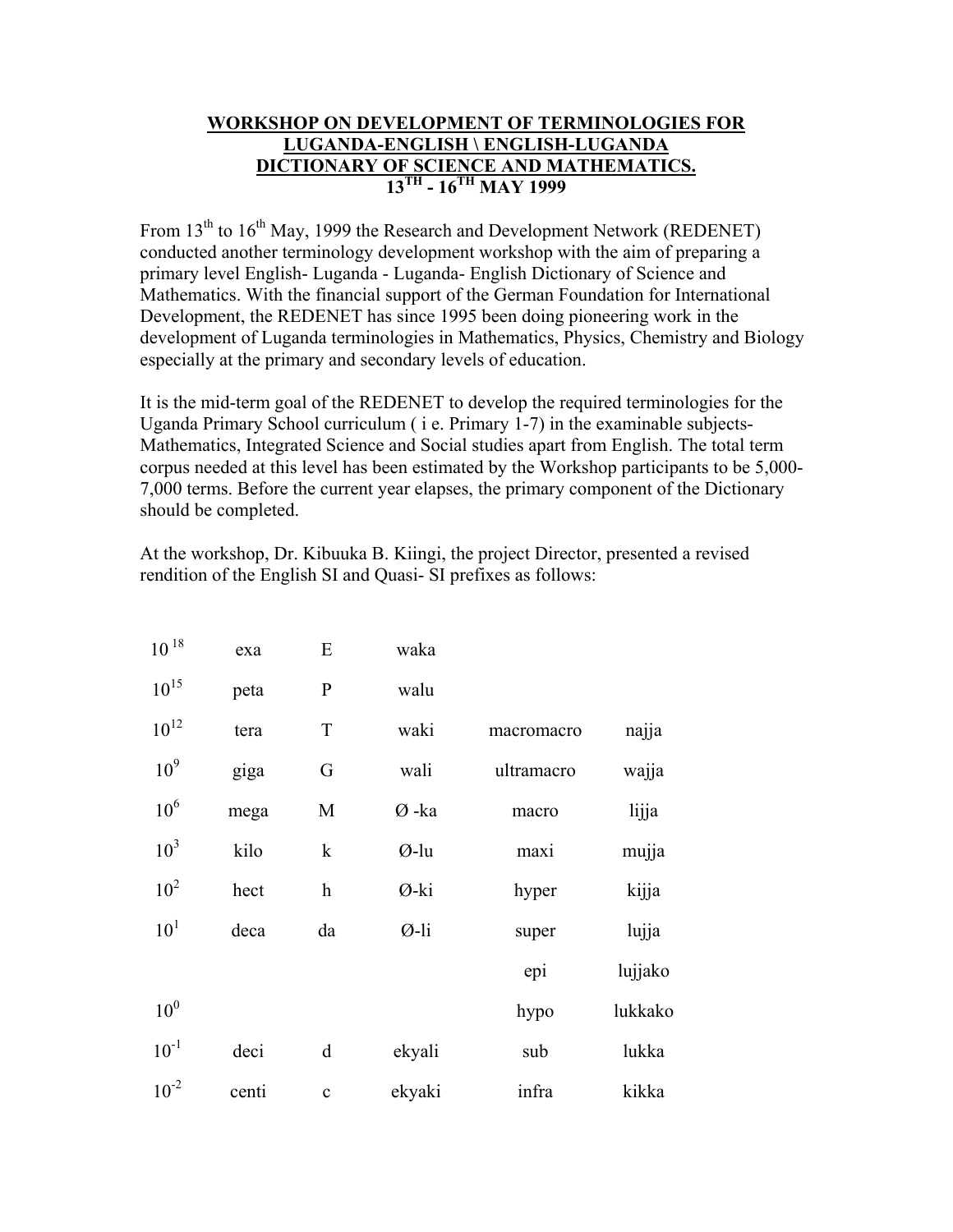| $10^{-3}$  | milli | <b>MW</b> | ekyalu   | mini       | mukka  |
|------------|-------|-----------|----------|------------|--------|
| $10^{-6}$  | micro | m         | ekyaka   | micro      | likka  |
| $10^{-9}$  | nano  | n         | ekyawali | ultramicro | wakka  |
| $10^{-12}$ | pico  | p         | ekyawaki | micromicro | nnakka |
| $10^{-15}$ | femto | f         | ekyawalu |            |        |
| $10^{-18}$ | atto  | a         | ekyawaka |            |        |

Here are some illustrative translations:

| 1 kilometre         | $=$                                 | 1km             | lumita          |  | emu        |               |      |  |
|---------------------|-------------------------------------|-----------------|-----------------|--|------------|---------------|------|--|
| 1 kilovolt          | $=$                                 | $1 \text{ kv}$  | luvolti         |  | emu        |               |      |  |
| 1 megohm            | $=$                                 | 1 MW            | kohmu           |  | emu        |               |      |  |
| 1 nanosecond        | $=$                                 | 1 <sub>ns</sub> | ekyawalisikonda |  | kimu       | ekyawasikonda | kimu |  |
| 1 gigawatt          | $=$                                 | 1 GW            | waliwatti       |  | emu        | waggwatti     | emu  |  |
| 1 megahertz         | $=$                                 | 1 MHz           | kahertzi        |  | emu        |               |      |  |
| 1 picofarad         | $\hspace*{0.4em} = \hspace*{0.4em}$ | 1 <sub>pf</sub> | ekyawasikonda   |  | emu        |               |      |  |
| Hyperbolic geometry |                                     |                 | kannankoloboze  |  | nakusawuka | kijja         |      |  |
| Macro chemistry     |                                     |                 | kemeya          |  | lijja      |               |      |  |
| Macro nucleus       |                                     |                 | omulamwa        |  | lijja      |               |      |  |
| Macro cosmos        |                                     |                 | wabyonna        |  | lijja      |               |      |  |
| Macro economics     |                                     |                 | kannanfunna     |  | lijja      |               |      |  |
| Super aerodynamics  |                                     |                 | kajjululwampewo |  | lujja      |               |      |  |
| Supercharged        |                                     |                 | -wange          |  | lujja      |               |      |  |
| To supercool        |                                     |                 | okuwoza         |  |            | lujja         |      |  |
| Supersaturated      |                                     |                 | -bwegedde       |  | lujja      |               |      |  |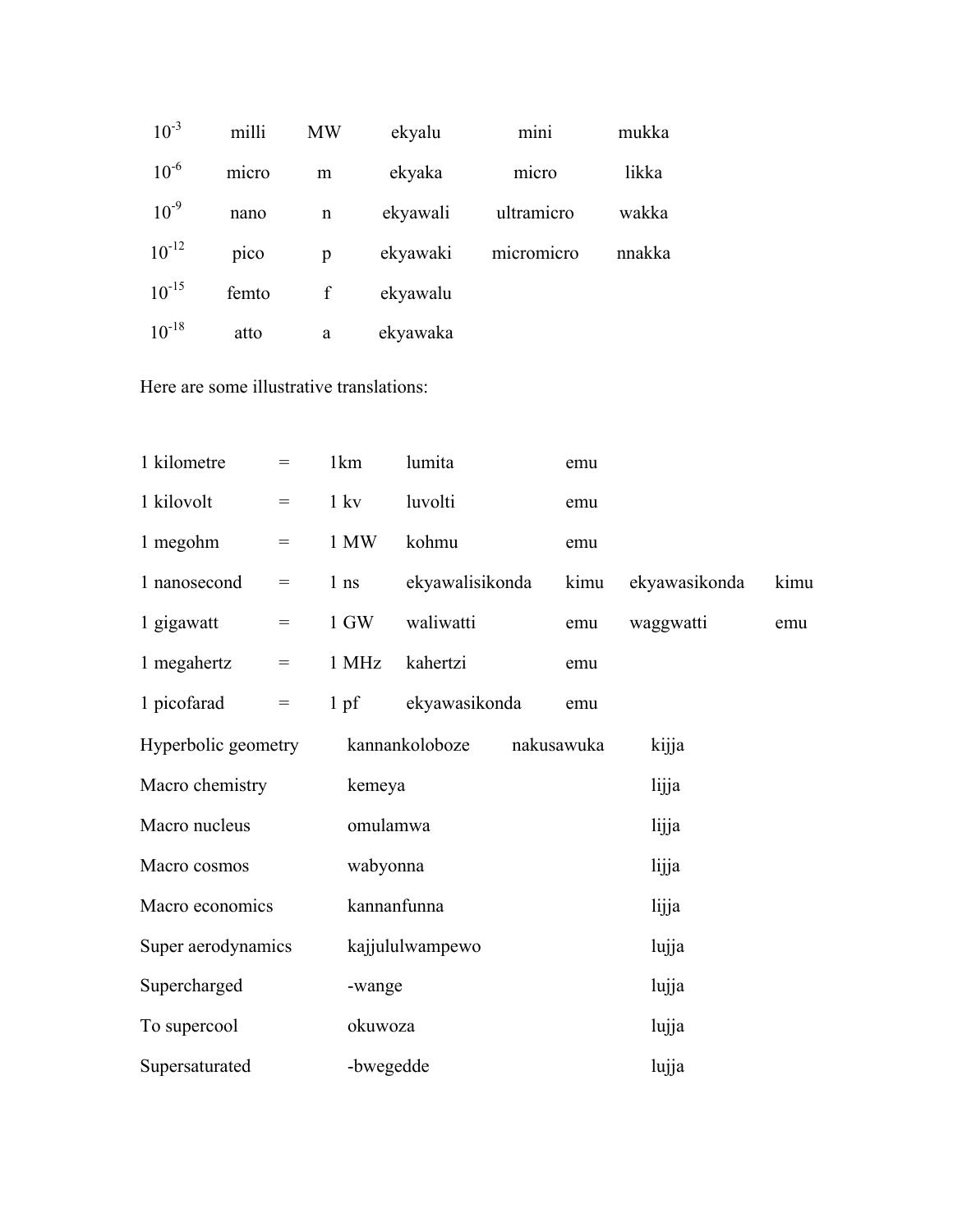| Subatomic particle    | akasirikitu   | nnaatomu       | lukka   |
|-----------------------|---------------|----------------|---------|
| Subcutaneous          | nnalususu     |                | lukka   |
| Hypo function         | omukolo       |                | lukkako |
| Hypothyroidism        | wakangabo     |                | kukkako |
| Hypothesis            | ekiteeko      |                | lukkako |
| Microanalysis         | obuyungulizi  |                | likka   |
| Infra human           | nnamuntu      |                | kikka   |
| Infrared spectrum     | olusoke       | olumyufu       | kikka   |
| Infra sound           | eddoboozi     |                | kikka   |
| Ultrasonic speed      | embiro        | ssukkaddoboozi |         |
| Ultra microscope      | endabisa      |                | wakka   |
| Microbiology          | kannabiramu   |                | likka   |
| Ultra microbalance    | eminzaani     |                | wakka   |
| Micro balance         | eminzaani     |                | likka   |
| Micro crystallography | kolojjakristo |                | lijja   |
| Microwave             | ejjengo       |                | likka   |

Since the SI affixes cater for numerical multiplicity and sub multiplicity while the Quasi-SI ones are used to articulate the gradation of change or non-change, revision of the biological nomenclature in Luganda is to be presented in due course.

The REDENET Project on Luganda Terminology is led by Dr. Kibuuka B. Kiingi as the Terminology Expert and Project Director and Mr. B.M Luutu as the Project Coordinator. However, the actual arduous work of modernizing Luganda is the responsibility of the following Terminology Elaborators.

| <b>NAME</b>     | <b>SUBJECT/FIELD</b> | <b>INSTITUTION</b> | <b>ADDRESS</b> |
|-----------------|----------------------|--------------------|----------------|
| Bukenya, Gerald | Curriculum Expert    | National           | P.O. Box       |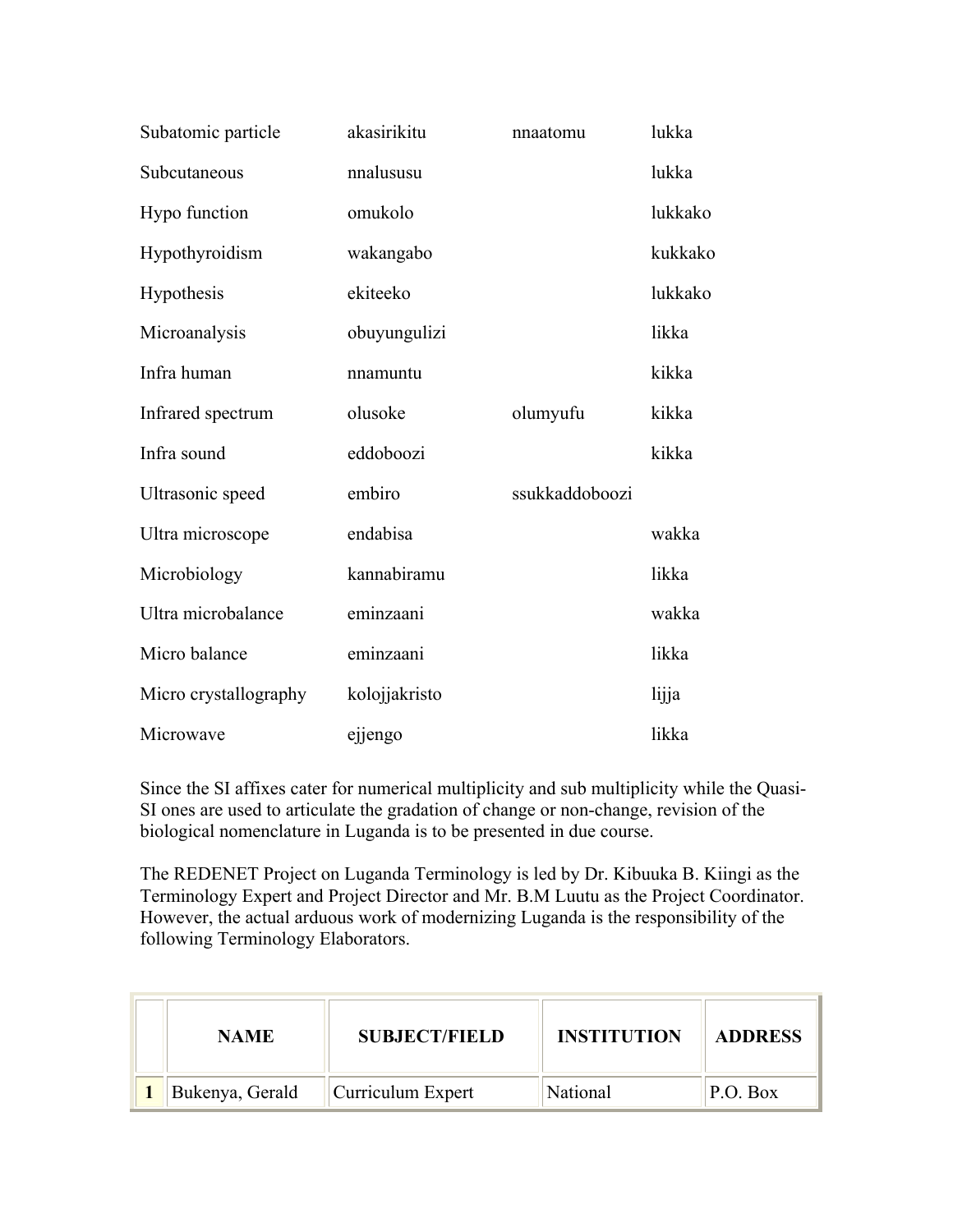|                         |                                |                             | Curriculum<br>Development<br>Centre                | 7002<br>Kampala                  |
|-------------------------|--------------------------------|-----------------------------|----------------------------------------------------|----------------------------------|
| $\overline{2}$          | Kaboggoza, M.<br>Kirokwa       | Luganda, English            | Naggulu Umea<br><b>Primary School</b>              | P.O. Box 30<br>Busuju,<br>Uganda |
| $\overline{\mathbf{3}}$ | Kabugo, Merit                  | Linguistics                 | Institute of<br>Languages-MUK                      | P.O. Box<br>7062<br>Kampala      |
| $\overline{\mathbf{4}}$ | Kaggwa, Moses                  |                             | Kajjansi T-Centre                                  | P.O. Box<br>4105<br>Kampala      |
| 5                       | Kakembo, Sam                   | Biology, Chemistry          | Ndejje Senior<br><b>Secondary School</b>           | P.O. Box<br>193<br>Kampala       |
| 6                       | Kyanyoro'wa<br>Tibenda         | Lukhonzo/Rotooro            | Language<br>Researcher                             | P.O. Box<br>40118<br>Uganda      |
| $\overline{7}$          | Katikajjira Hamidu<br>S.       | Statistics, Mathematics     | Kajjansi T-Centre                                  | P.O. Box<br>4105<br>Kampala      |
| 8                       | Kayiwa, M.S.<br><b>Mathius</b> |                             | <b>Fair Haven</b><br>Primary<br>School - Kitemu    | P.O. Box<br>9096<br>Kampala      |
| 9                       | Kibuka, B. Kiingi              | Terminology Expert          | Institute of<br>Languages MUK                      | P.O. Box<br>7062<br>Kampala      |
| 10                      | Kintu, A. Swamadu              |                             | Institute of<br>Language                           | $-do-$                           |
| 11                      | Kirigwajjo, Anatoli            | French, English,<br>Luganda | $-do-$                                             | $-do-$                           |
| 12                      | Kityo, Galiwango               | <b>Computer Science</b>     | Institute of<br>Computer<br>Makerere<br>University | $-do-$                           |
| 13                      | Kalwazi, Abdulla               | Science                     | Kide Primary<br>School                             | P.O. Box<br>19073<br>Kampala     |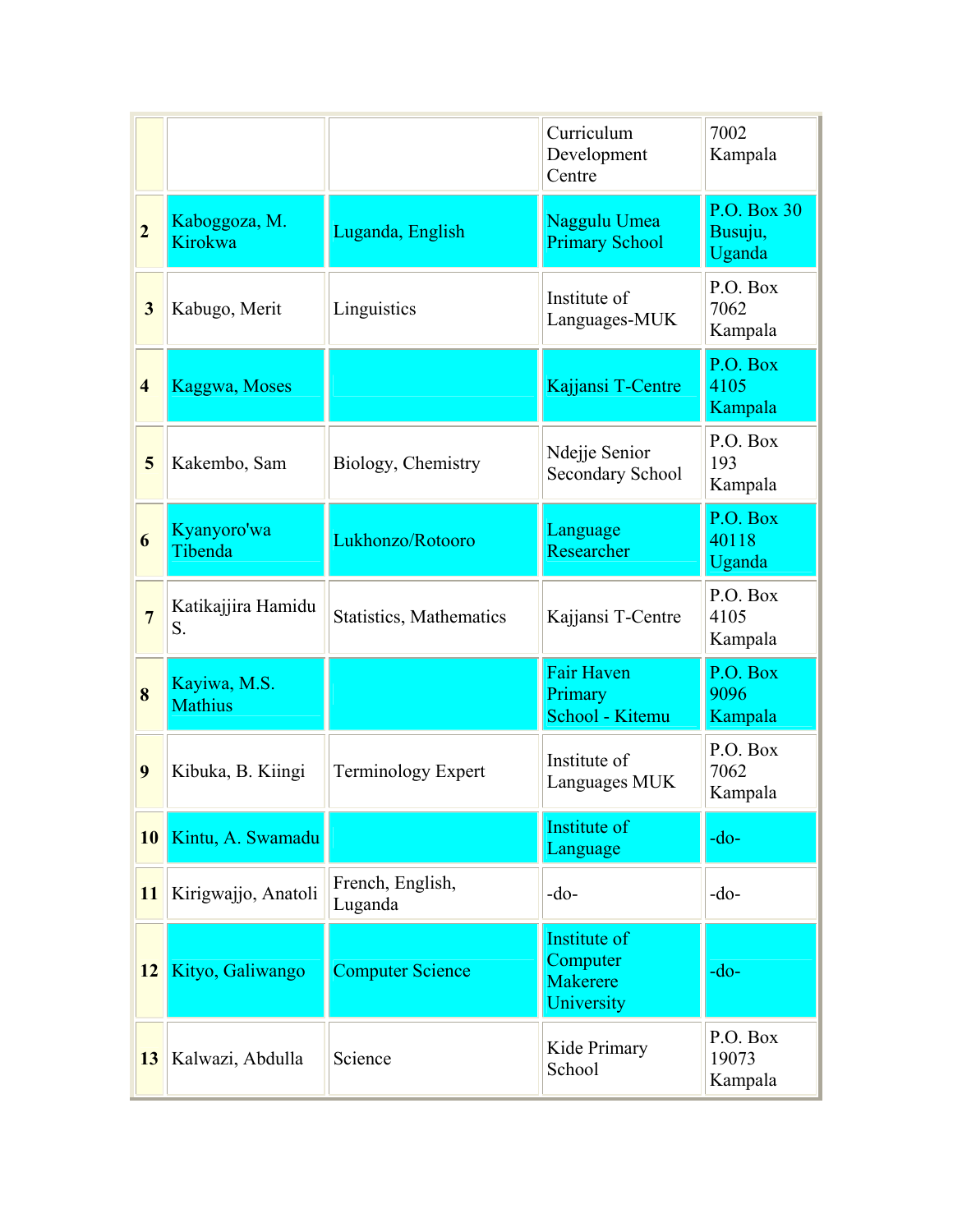| 14 | Lugobe, Ahmed<br>Lule               | <b>Science, Mathematics</b>       | Naggulu Umea<br><b>Primary School</b>                  | P.O. Box 30<br><b>Busuju</b>   |
|----|-------------------------------------|-----------------------------------|--------------------------------------------------------|--------------------------------|
| 15 | Luutu, M.<br>Babuuzibwa             | Project Coordinator               | <b>REDENET</b>                                         | P.O. Box<br>2525<br>Kampala    |
| 16 | Muteesasira, Sam                    | Science/Agricultural<br>Education | <b>Nakaseke Core</b><br><b>PTC</b><br>(Luwero Boys CC) | P.O. Box 29<br>Luwero          |
| 17 | Nabaloga, Betty                     | Science                           | Seeta Boarding<br>School                               | P.O. Box<br>3710<br>Kampala    |
| 18 | Nakamya, Rebecca                    | Chemistry                         | <b>ITEK - Kyambogo</b>                                 | P.O. Box 1<br>Kyambogo         |
| 19 | Nakibuule, Betty                    | Science/Mathematics               | Rubaga Girls<br>Primary School                         | P.O. Box<br>14371<br>Mengo     |
| 20 | Nakimera<br>Ssemanda,<br>Immaculate | Geology                           | Dept of Geology-<br><b>MUK</b>                         | P.O. Box<br>7062<br>Kampala    |
| 21 | Nakitoolo,<br>Petronella            | Chemistry                         | <b>ITEK - Kyambogo</b>                                 | P.O. Box 1<br>Kyambogo         |
| 22 | Nakityo, Margaret                   | Admin. Assistant                  | <b>REDENET</b>                                         | P.O. Box<br>2525<br>Kampala    |
| 23 | Nakiwala, Mary                      |                                   | Gayaza (CoU)<br>Primary School                         | P.O. Box<br>19014<br>Kasangati |
| 24 | Naluwooza,<br>Ndawula Viola         | Languages                         | Institute of<br><b>Languages MUK</b>                   | P.O. Box<br>7062<br>Kampala    |
| 25 | Namyalo, Saudah                     | Languages                         | Institute of<br>Languages MUK                          | $-do-$                         |
| 26 | Ndwadde, Pauline                    | <b>Mathematics</b>                | St. Joseph's Girls<br>Sec. School-<br>Nsambya          | P.O. Box<br>6091<br>Kampala    |
| 27 | Nyondo, Mgambo                      | Geology                           | c/o REDENET                                            | P.O. Box<br>2525<br>Kampala    |